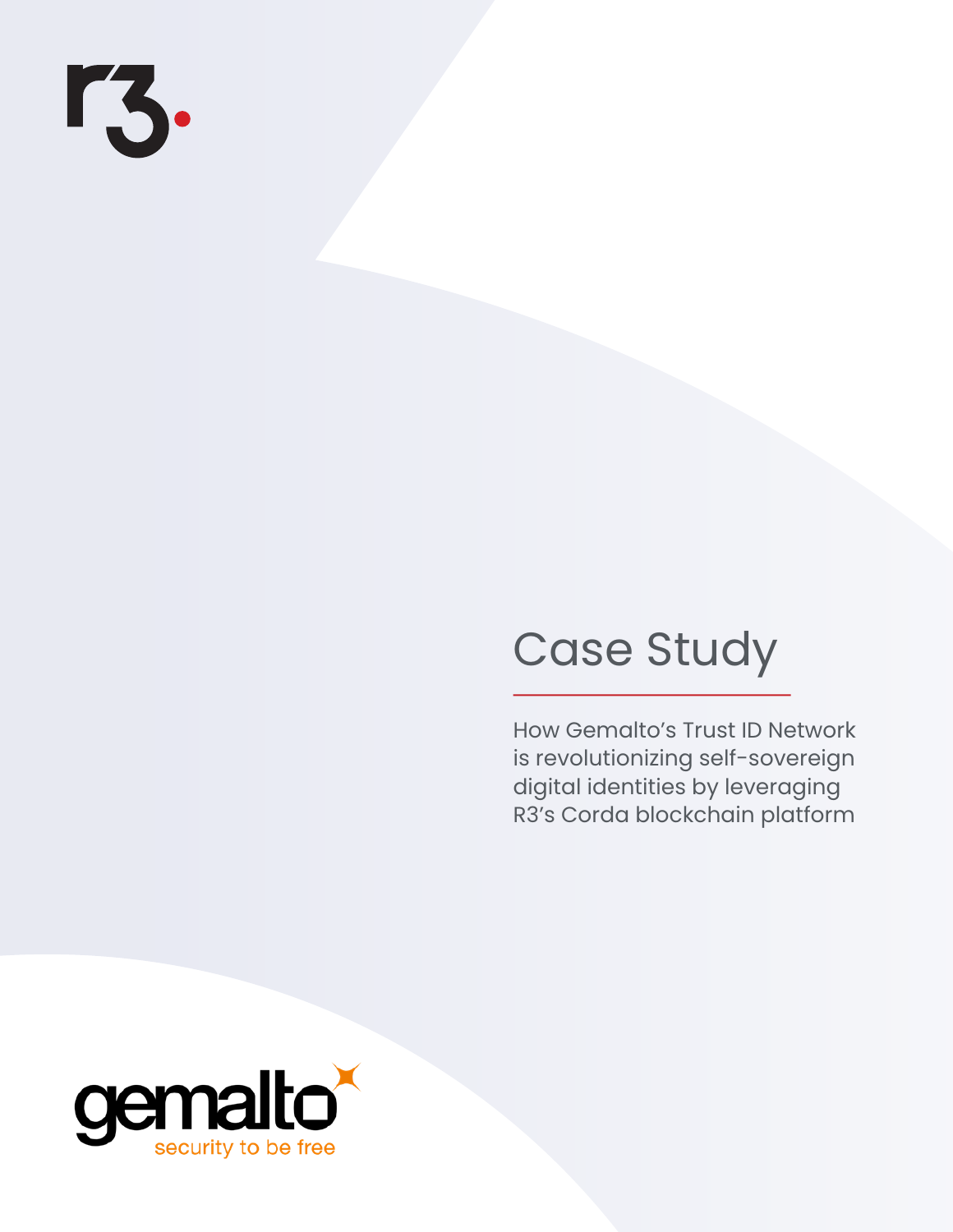

Traditional know-your-customer (KYC) processes are costly, complex and time-consuming, creating a significant pain-point for banks. Digital identities are currently managed in silos, which in effect results in consumers setting up multiple accounts with different websites and service providers and accumulating an expanding collection of unsafe logins and passwords. This identity management model is not only highly inconvenient in terms of user experience, but also puts people's data privacy and security at risk.

Gemalto, the world leader in digital security, has set out to tackle both set of issues. To do this it has developed a solution called the Trust ID Network – a ground-breaking platform that embraces the concept of "self-sovereign" identity, which equips end-user with full ownership of their identity and total control over who can access their personal information. This in turn simplifies identity management and streamlines banks' KYC due diligence, while reducing risk and enhancing speed and accuracy.

After evaluating potential technologies to use as the basis for the Trust ID Network, Gemalto chose R3's Corda – a cutting-edge blockchain platform that removes friction by enabling businesses to transact directly without the involvement of a central third-party. With the Trust ID Network now in pilot phase, Gemalto is promoting it to banks and

bank consortiums worldwide, opening the way to a step-change in how people manage their identities, and how banks and other service providers validate who their customers are.

#### The Problems with Today's Identity Management Model

We all know from personal experience that keeping track of the various logins and passwords that we set up almost every day is a tough task. To be secure, every password should be different – but that makes them simply more difficult to remember. This problem for users is mirrored by corresponding challenges for the service providers who need to validate the identities of their customers. In particular, the know-your-customer (KYC) processes that regulators mandate for banks to undertake are exhausting, time-consuming, labor-intensive and costly, acting as a drag on their business.

Emilie Casteran, Head of Digital Strategy & Partnerships in Gemalto's Banking & Payment business unit, says solving this pain-point for banks was the company's primary objective in coming up with the idea for the Trust ID Network.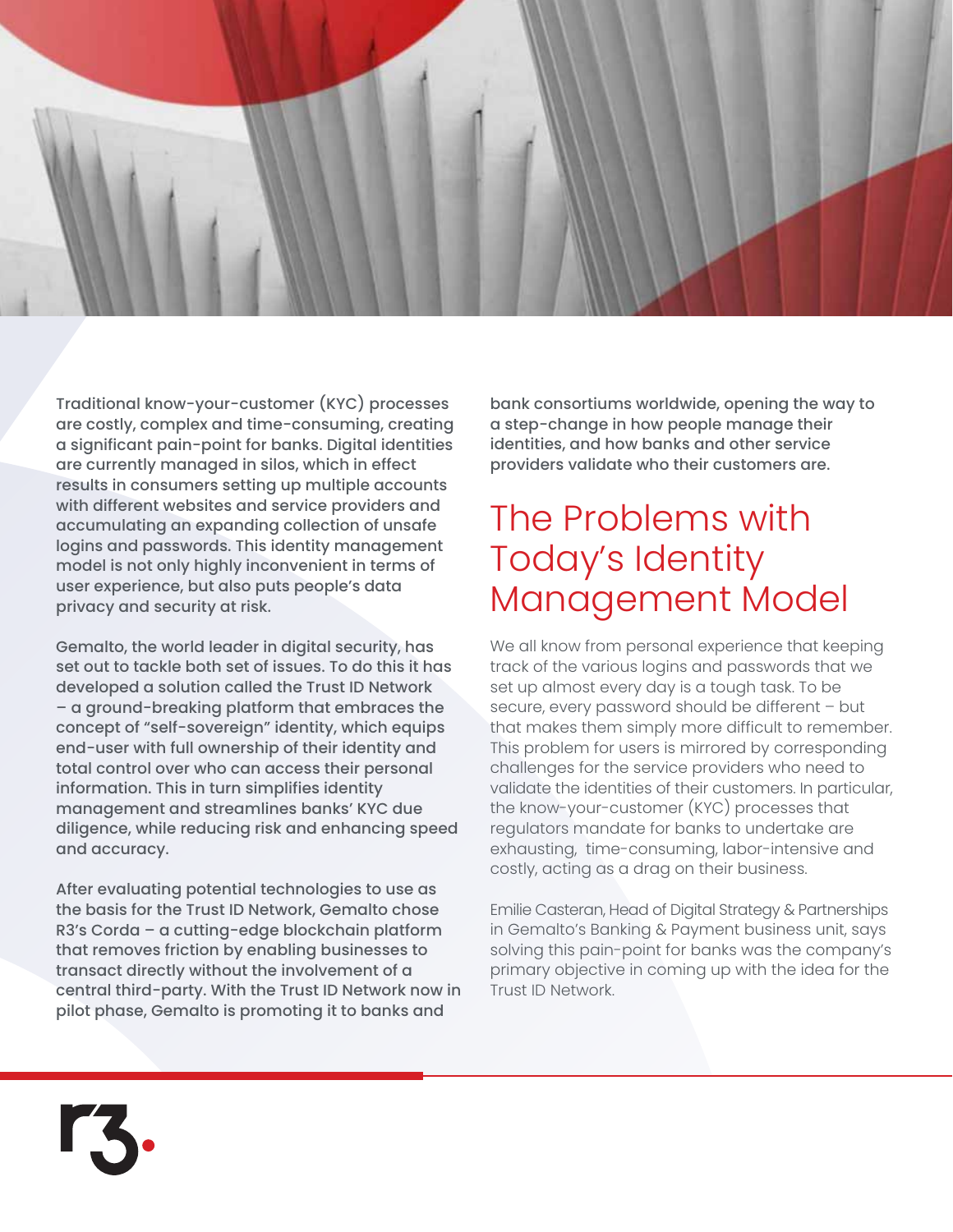$\overline{\mathbf{G}}$  our main target is addressing the broken user experience and complexity of KYC process for consumers and financial institutions," she explains. "Banks have to implement these processes because they have a legal obligation to do so – but complying with the regulations is a cumbersome, complex and expensive process. So, when developing the concept of Trust ID network, we envisioned to build a solution that would simplify these obligations for banks and turn them into an opportunity for a new competitive positioning, cost saving and new revenue stream.

> **Emilie Casteran, Head of Digital Strategy & Partnerships, Banking & Payment, Gemalto**

### Why Blockchain is the Best Option

Having decided on the objectives, the next step for Gemalto was to identify the most appropriate technology to achieve them. According to Emilie Casteran, blockchain was the clear choice. "The biggest factor in its favor is the very nature of blockchain, the fact that it's distributed and – even more importantly – decentralized," she says. "If you look at the identity systems that are in place today, many of them rely on one central entity which acts as the identity provider. The good thing with this type of implementation is that it helps to simplify the user experience, i.e. they can provide a service to the customers or end-users that is relatively easy-to-use and convenient, because it usually comes with one single application where users can do everything."

She continues: "However, the downside of a centralized identity system is that the banks still have to rely on an external third-party, and there is still one entity that is managing, centralizing and storing everything. The risk of threats such as a data breach or even fraud is relatively high. In contrast, with blockchain you can get rid of this central entity completely, and the trust is ensured by the technology itself, independent of any third-party. That is why we decided that blockchain would be the best technology for the Trust ID Network."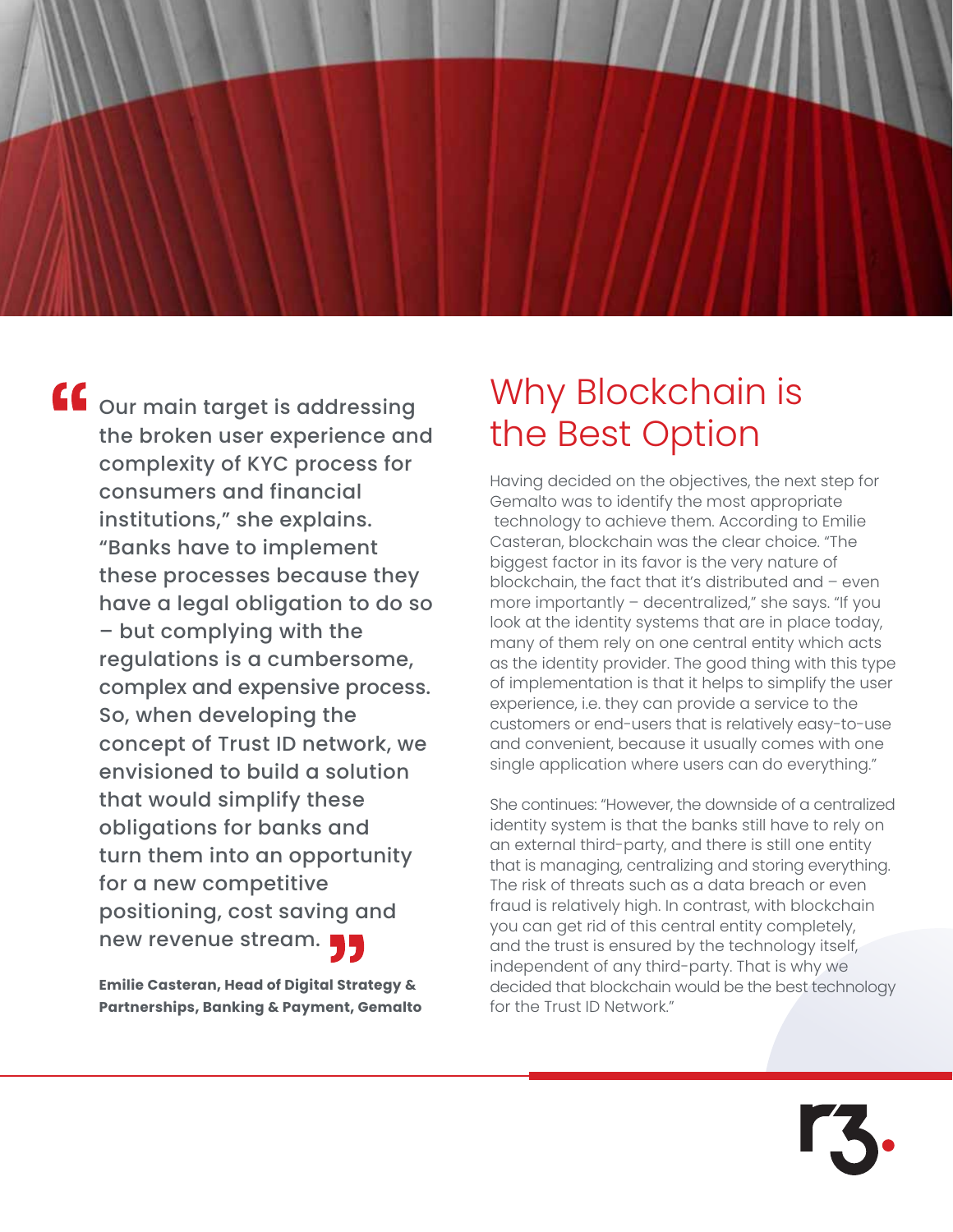

### Corda's Strengths Win Out

With blockchain's decentralized model making it the technology of choice, the next question was which blockchain platform to use as the basis for Gemalto's new offering. Having reviewed all the leading blockchain solutions in the marketplace, Gemalto chose Corda over its competitors for three main reasons – the first of which was its proven robustness and the large install base of banks already using it. "The fact that R3 has a huge established network behind Corda was definitely an attractive aspect for us as we can potentially leverage those network and connections to banks," comments Emilie Casteran. "Several banks, which we'd spoken to, had stressed the strengths of the Corda technology, so the fact that the banks were already convinced meant we wouldn't have to sell them the idea of using it."

Beyond Corda's established presence, Gemalto's other two reasons for choosing Corda are related to its unique technology advantages. One was Corda's unique privacy features. Based on "privacy-by-design" concepts, Corda is different from many other blockchain platforms. It doesn't broadcast information to all parties on the network, but instead allows the owner of the data to choose who can or can't receive their data. "When you're dealing with highly regulated financial industry, that's a vital capability," says Casteran. The other advantage was, Corda platform is built from the ground up to meet the exacting standards of the most highly-regulated and demanding users of all –financial institutions. "Scalability is especially critical when you are dealing with something like identity, where there are going to be millions of users and potentially hundreds of millions of transactions," she explains. "You need a platform that can scale. And Corda's point-to-point communications mechanism ensures that it can do that."

### Working with R3: The Power of Collaboration

Having identified Corda as the ideal blockchain platform for its development of the Trust ID Network, Gemalto began to work with R3 in October 2017. Since then, the progress that the collaboration between the two firms has achieved has been dramatic. "When we started working with R3 in October, we already had a first proof of concept," recalls Casteran. "Since then the proof of concept has been completely redesigned, and we've now got to the stage of a full solution. We did all that in less than a year, which I think is pretty impressive!"

She adds that R3 has been "very easy to work with", and that the working relationship has been both excellent and wide-ranging. "We're very happy with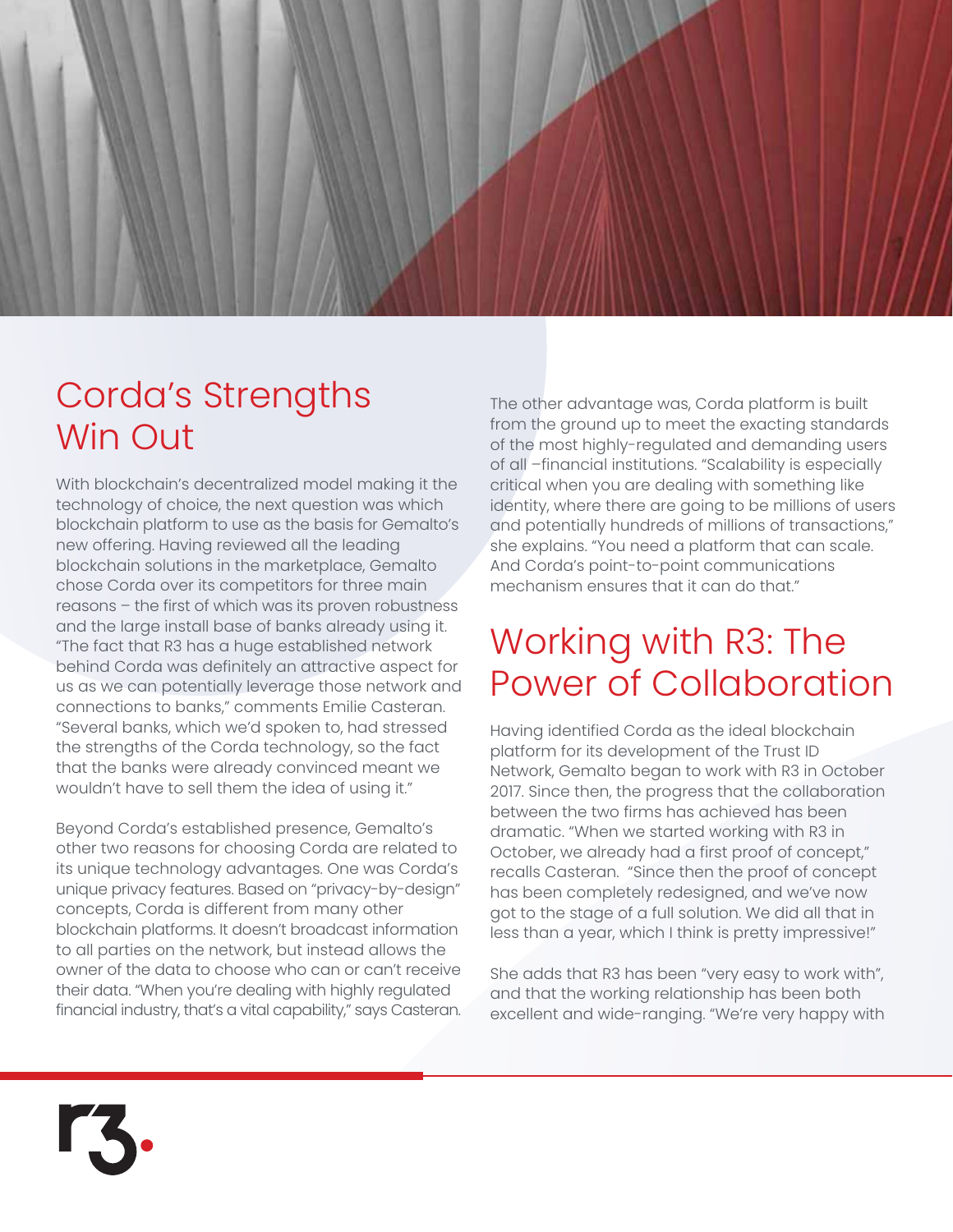our relationship with them," she says. "R3 has been very helpful in guiding us on how to make the best usage of Corda and also provided valuable feedback on solution functionality. Beyond that they've helped us to engage with a lot of banks, thereby bringing higher visibility to our offer in the marketplace. While we obviously work with R3 on the technical elements – such as collaborating closely with their platform teams to develop the application – we also engage with them on the commercial and business aspects, and on promoting our solution through a joint effort making sure we have the right exposure in marketplace and ecosystem."

#### The Trust ID Network: Decentralized by Design

So, what does the resulting solution do? A schematic of Gemalto's Trust ID Network is shown below. In simple terms, it's a decentralized digital identity application running on Corda, which enables banks and other types of service providers to record and have access to verified identity of their customers. A key aspect of the solution's decentralized approach is that it doesn't use the blockchain to store the end-customer's actual identity information. Instead this information stays within the user's control and stored on their mobile device. What is stored and exchanged on the blockchain is the metadata about user's verified identity attributes.



**Schematic of Gemalto's Trust ID Network**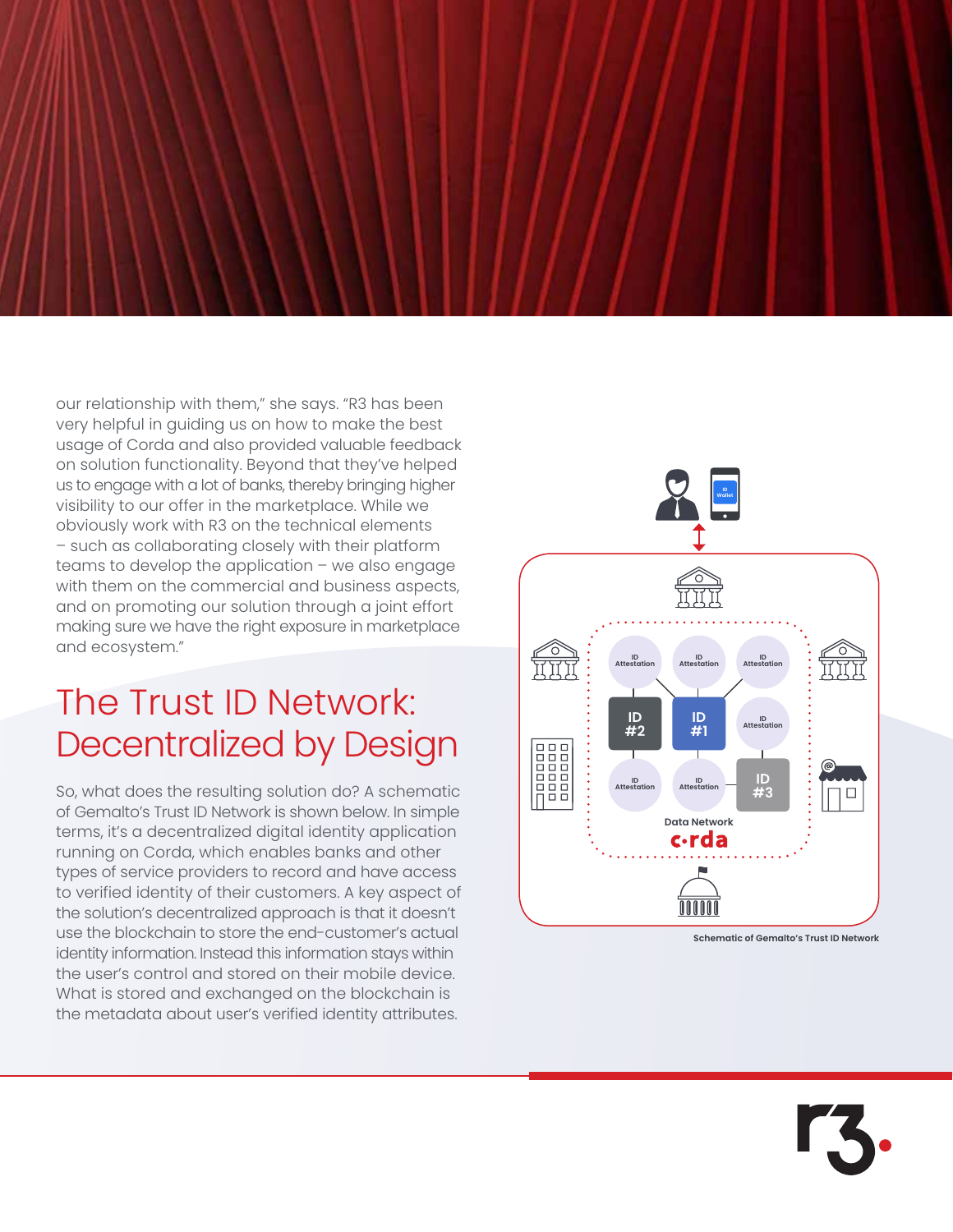

This is a process known as "ID attestation" – and Gemalto's Casteran explains it like this: "ID attestation is the verification that a bank carries out about certain elements of a user's identity. By way of example, if someone's passport is being used to verify who they are, then it isn't their actual passport that will be stored on the blockchain. Instead, what will be on the blockchain is just the fact that their passport has been verified and certified and is good to go. But the actual value – such as the elements in the passport – will stay with the user and won't be shared on the blockchain."

### Convenience for End-Users

Gemalto has developed all the business logic needed to run the Trust ID Network using this model. Crucially, it also provides the end-point for users in the form of a mobile ID wallet application, which it can provide to banks as a "white label" product for them to customize and re-brand for their customers. "This ID wallet application is actually where the end users can manage their identity and all their other personal information," explains Casteran. "It's very convenient and user-friendly. The user has just one interface where they add new information, decide if they want to share this information, and have this information certified as well. And while users can see

#### **SOME BENEFITS OF THE TRUST ID NETWORK FOR BANKS:**

- Streamline the on-boarding process of customers and identity mutualization.
- Auditability and transparency
- Decreased risk of ID theft and fraud
- Information accuracy and reliability
- Decreased transaction abandonment
- Opportunities for revenue growth with KYC monetization

#### **SOME BENEFITS OF THE TRUST ID NETWORK FOR END-USERS:**

- Convenient user experience
- Secure storage of users' ID attributes
- Privacy and control
- Full transparency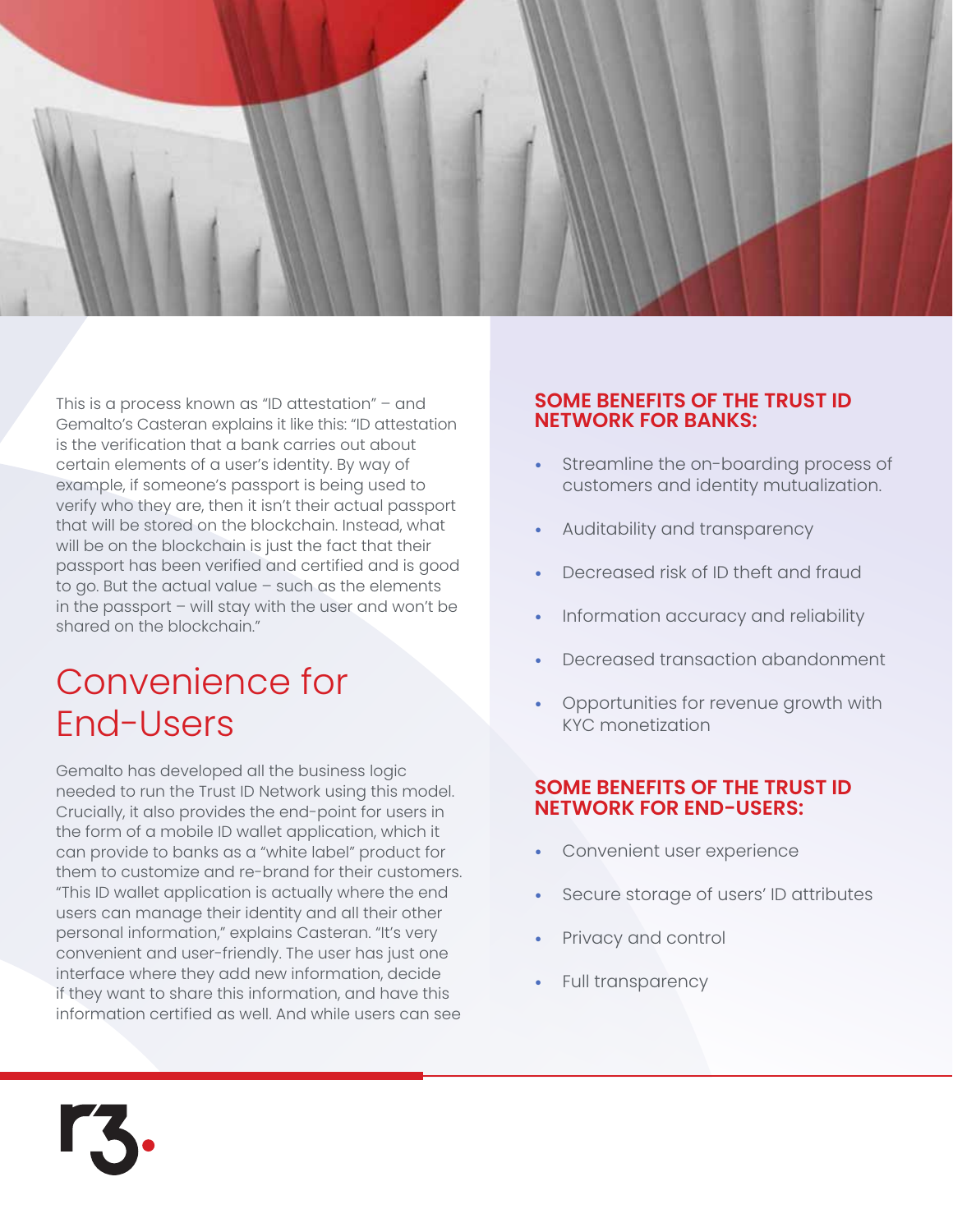

the application is secure through our strong authentication and mobile security – including biometrics like fingerprint and facial recognition – the complexity of the blockchain technology remains completely invisible to them."

She continues: "Another important feature is that, the end-user can control and have full visibility into who is accessing what elements of their personal information from mobile wallet interface. We think this is fundamental for ensuring the users privacy and security of their identity. With today's data privacy regulations like GDPR in Europe, it's very important for end-users to really control what is going on and be able to decide whether or not they want to share information and with whom."

#### A Multiplicity of Use Cases

Put together, the capabilities of the Trust ID Network opens up the potential for a vast array of applications and use cases. "I would say that the best-case scenario would be to use the Trust ID Network as the technology foundation for a national ID scheme," comments Casteran. "Imagine that banks at the level of one country, or even several countries, decided to work together to create this ID ecosystem. They could use the Trust ID Network as the platform

to build this ecosystem, and then provide a very convenient, user-friendly service enabling customers to manage their identity."

Another potential application of the Trust ID network could be by a large international bank with operations in many different countries, which could use it internally to simplify and streamline the exchanges of data about its customers.

Let's say you're a customer in the UK, and you've already done the KYC to open your account in London," Casteran explains. "Then you move to France and you want to open a French bank account with the same bank. Today you would probably have to provide all KYC information again. But if you have the Trust ID Network in place, the bank's UK and French entities can communicate and exchange the KYC attributes. This simplifies the whole process, improves the user experience and reduces the costs for the bank.

> **Emilie Casteran, Head of Digital Strategy & Partnerships, Banking & Payment, Gemalto**